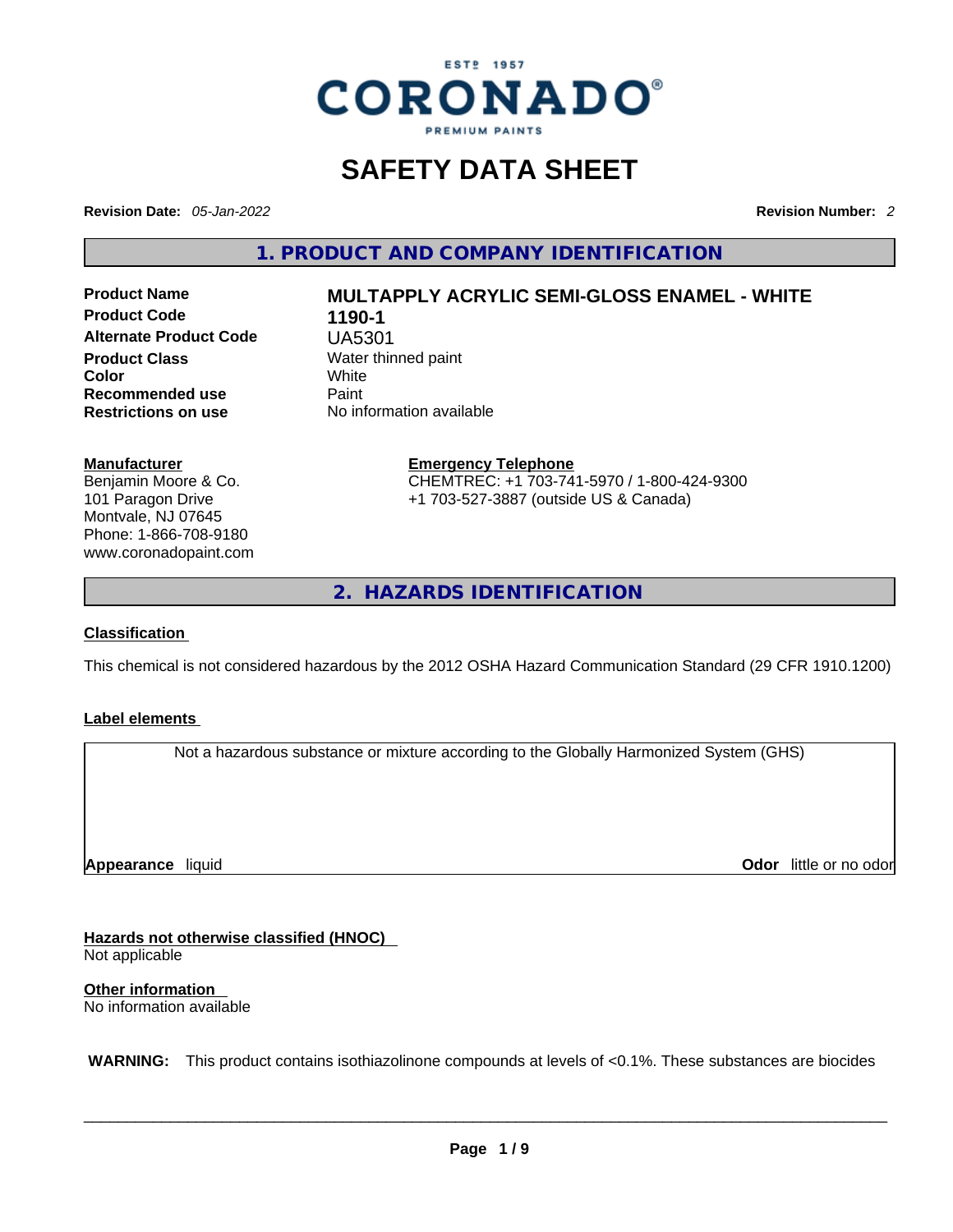commonly found in most paints and a variety of personal care products as a preservative. Certain individuals may be sensitive or allergic to these substances, even at low levels.

# **3. COMPOSITION INFORMATION ON COMPONENTS**

| <b>Chemical name</b>                                                         | CAS No.        | Weight-%  |
|------------------------------------------------------------------------------|----------------|-----------|
| Titanium dioxide                                                             | 13463-67-7     | $15 - 20$ |
| Kaolin                                                                       | 1332-58-7      | 1 - 5     |
| Diethylene glycol monoethyl ether                                            | $111 - 90 - 0$ | - 5       |
| Propanoic acid, 2-methyl-, monoester with<br>2,2,4-trimethyl-1,3-pentanediol | 25265-77-4     | 1 - 5     |

|                                                  | 4. FIRST AID MEASURES                                                                                    |
|--------------------------------------------------|----------------------------------------------------------------------------------------------------------|
| <b>General Advice</b>                            | No hazards which require special first aid measures.                                                     |
| <b>Eye Contact</b>                               | Rinse thoroughly with plenty of water for at least 15 minutes and consult a<br>physician.                |
| <b>Skin Contact</b>                              | Wash off immediately with soap and plenty of water while removing all<br>contaminated clothes and shoes. |
| <b>Inhalation</b>                                | Move to fresh air. If symptoms persist, call a physician.                                                |
| Ingestion                                        | Clean mouth with water and afterwards drink plenty of water. Consult a physician<br>if necessary.        |
| <b>Most Important</b><br><b>Symptoms/Effects</b> | None known.                                                                                              |
| <b>Notes To Physician</b>                        | Treat symptomatically.                                                                                   |

# **5. FIRE-FIGHTING MEASURES**

| Use extinguishing measures that are appropriate to local<br>circumstances and the surrounding environment.                                                                                            |
|-------------------------------------------------------------------------------------------------------------------------------------------------------------------------------------------------------|
| Protective equipment and precautions for firefighters<br>As in any fire, wear self-contained breathing apparatus<br>pressure-demand, MSHA/NIOSH (approved or equivalent)<br>and full protective gear. |
| Closed containers may rupture if exposed to fire or<br>extreme heat.                                                                                                                                  |
| No.                                                                                                                                                                                                   |
| No.                                                                                                                                                                                                   |
| Not applicable<br>Not applicable                                                                                                                                                                      |
|                                                                                                                                                                                                       |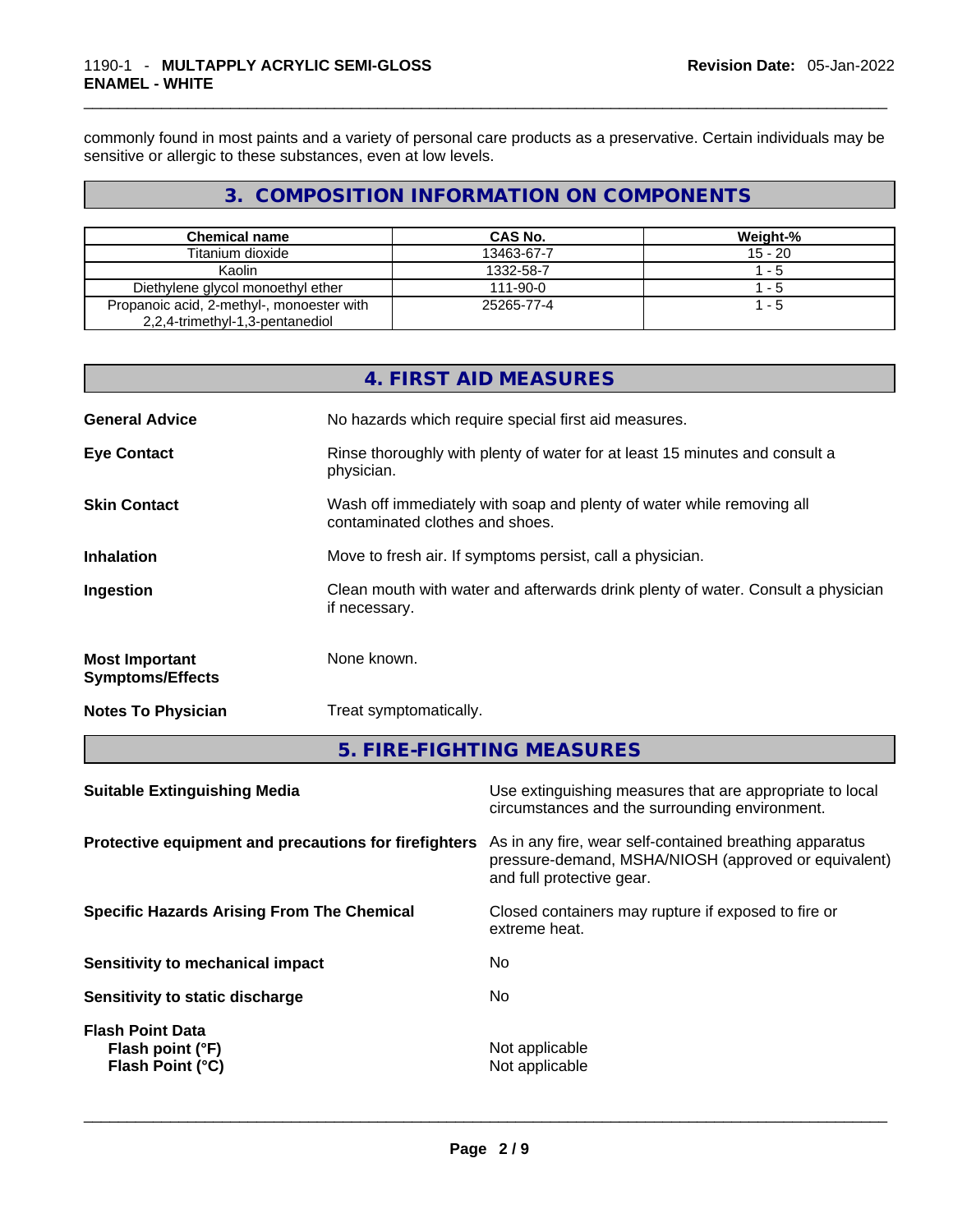| <b>Method</b>                                                 |                        | Not applicable                   |                                |
|---------------------------------------------------------------|------------------------|----------------------------------|--------------------------------|
| <b>Flammability Limits In Air</b>                             |                        |                                  |                                |
| Lower flammability limit:<br><b>Upper flammability limit:</b> |                        | Not applicable<br>Not applicable |                                |
| <b>NFPA</b><br>Health: 1                                      | <b>Flammability: 0</b> | <b>Instability: 0</b>            | <b>Special:</b> Not Applicable |
| <b>NFPA Legend</b>                                            |                        |                                  |                                |

#### 0 - Not Hazardous

- 1 Slightly
- 2 Moderate
- 3 High
- 4 Severe

*The ratings assigned are only suggested ratings, the contractor/employer has ultimate responsibilities for NFPA ratings where this system is used.* 

*Additional information regarding the NFPA rating system is available from the National Fire Protection Agency (NFPA) at www.nfpa.org.* 

## **6. ACCIDENTAL RELEASE MEASURES**

| <b>Personal Precautions</b>      | Avoid contact with skin, eyes and clothing. Ensure adequate ventilation.                                                                                           |  |  |
|----------------------------------|--------------------------------------------------------------------------------------------------------------------------------------------------------------------|--|--|
| <b>Other Information</b>         | Prevent further leakage or spillage if safe to do so.                                                                                                              |  |  |
| <b>Environmental precautions</b> | See Section 12 for additional Ecological Information.                                                                                                              |  |  |
| <b>Methods for Cleaning Up</b>   | Soak up with inert absorbent material. Sweep up and shovel into suitable<br>containers for disposal.                                                               |  |  |
|                                  | 7. HANDLING AND STORAGE                                                                                                                                            |  |  |
| Handling                         | Avoid contact with skin, eyes and clothing. Avoid breathing vapors, spray mists or<br>sanding dust. In case of insufficient ventilation, wear suitable respiratory |  |  |
|                                  | equipment.                                                                                                                                                         |  |  |
| <b>Storage</b>                   | Keep container tightly closed. Keep out of the reach of children.                                                                                                  |  |  |

# **8. EXPOSURE CONTROLS/PERSONAL PROTECTION**

#### **Exposure Limits**

| <b>Chemical name</b> | <b>ACGIH TLV</b>                                                                                                           | <b>OSHA PEL</b>                               |
|----------------------|----------------------------------------------------------------------------------------------------------------------------|-----------------------------------------------|
| Titanium dioxide     | TWA: $10 \text{ ma/m}^3$                                                                                                   | 15 mg/m $3$ - TWA                             |
| Kaolin               | TWA: $2 \text{ mg/m}^3$ particulate matter<br>containing no asbestos and <1%<br>crystalline silica, respirable particulate | 15 mg/m $3$ - TWA<br>$5 \text{ mg/m}^3$ - TWA |
|                      | matter                                                                                                                     |                                               |

#### **Legend**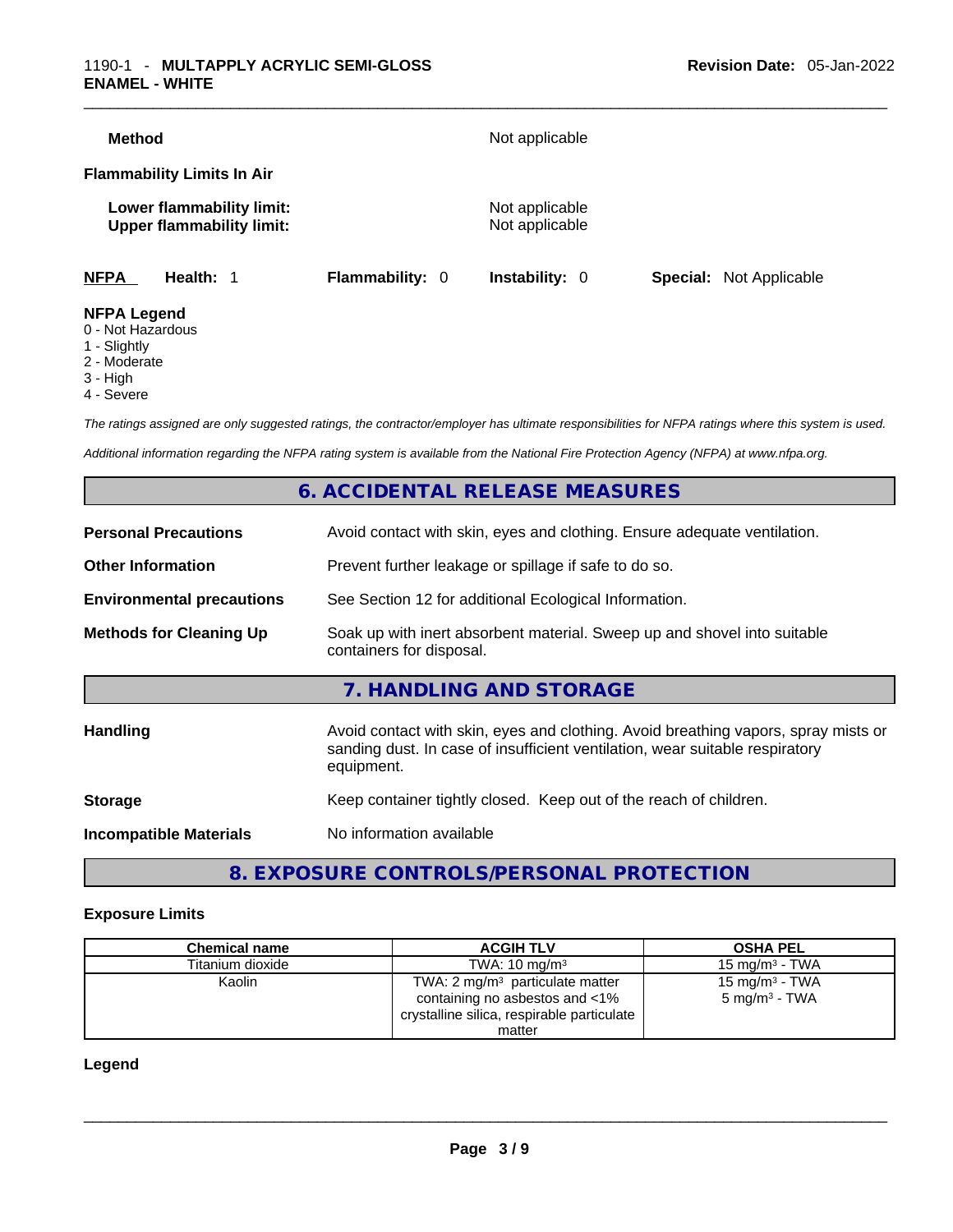#### \_\_\_\_\_\_\_\_\_\_\_\_\_\_\_\_\_\_\_\_\_\_\_\_\_\_\_\_\_\_\_\_\_\_\_\_\_\_\_\_\_\_\_\_\_\_\_\_\_\_\_\_\_\_\_\_\_\_\_\_\_\_\_\_\_\_\_\_\_\_\_\_\_\_\_\_\_\_\_\_\_\_\_\_\_\_\_\_\_\_\_\_\_ 1190-1 - **MULTAPPLY ACRYLIC SEMI-GLOSS ENAMEL - WHITE**

ACGIH - American Conference of Governmental Industrial Hygienists Exposure Limits OSHA - Occupational Safety & Health Administration Exposure Limits N/E - Not Established

| <b>Engineering Measures</b>          | Ensure adequate ventilation, especially in confined areas.               |  |  |
|--------------------------------------|--------------------------------------------------------------------------|--|--|
| <b>Personal Protective Equipment</b> |                                                                          |  |  |
| <b>Eye/Face Protection</b>           | Safety glasses with side-shields.                                        |  |  |
| <b>Skin Protection</b>               | Protective gloves and impervious clothing.                               |  |  |
| <b>Respiratory Protection</b>        | In case of insufficient ventilation wear suitable respiratory equipment. |  |  |
| <b>Hygiene Measures</b>              | Avoid contact with skin, eyes and clothing. Remove and wash contaminated |  |  |

# **9. PHYSICAL AND CHEMICAL PROPERTIES**

clothing before re-use. Wash thoroughly after handling.

**Appearance** liquid **Odor Odor Odor Odor Odor Odor** *little or no odor little or no odor little or no odor* **Odor Threshold No information available No information available Density (lbs/gal)** 10.3 - 10.5 **Specific Gravity** 1.23 - 1.26 **pH pH No** information available **Viscosity (cps)** No information available **Water solubility Water solubility Water solubility Water solubility Water solubility Water solution Evaporation Rate No information available No information available Vapor pressure**  No information available **Vapor pressure No information available Vapor density Vapor** density **Wt. % Solids** 45 - 55 **Vol. % Solids** 35 - 45 **Wt. % Volatiles Vol. % Volatiles** 55 - 65 **VOC Regulatory Limit (g/L)** < 100 **Boiling Point (°F)** 212 **Boiling Point (°C)** 100<br> **Preezing point (°F)** 32 **Freezing point (°F) Freezing Point (°C)** 0 **Flash point (°F)** Not applicable **Flash Point (°C)** Not applicable **Method Not applicable Not applicable Flammability (solid, gas)** Not applicable **Upper flammability limit:** Not applicable **Lower flammability limit:** Not applicable **Autoignition Temperature (°F)** No information available **Autoignition Temperature (°C)** No information available **Decomposition Temperature (°F)**<br> **Decomposition Temperature (°C)** No information available **Decomposition Temperature (°C)**<br>Partition coefficient **No information available** 

**Solubility(ies)** No information available

## **10. STABILITY AND REACTIVITY**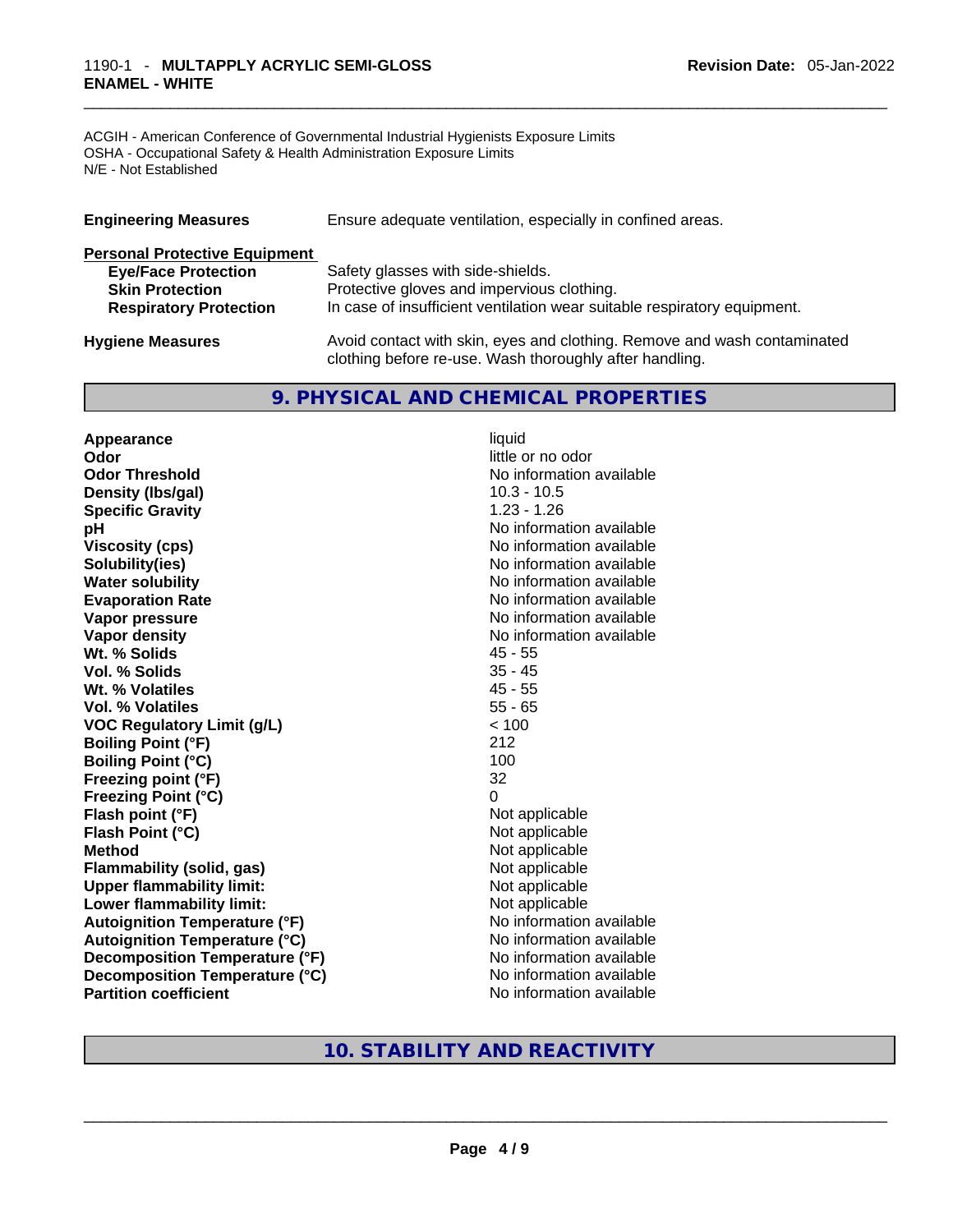| <b>Reactivity</b>                         | Not Applicable                           |
|-------------------------------------------|------------------------------------------|
| <b>Chemical Stability</b>                 | Stable under normal conditions.          |
| <b>Conditions to avoid</b>                | Prevent from freezing.                   |
| <b>Incompatible Materials</b>             | No materials to be especially mentioned. |
| <b>Hazardous Decomposition Products</b>   | None under normal use.                   |
| <b>Possibility of hazardous reactions</b> | None under normal conditions of use.     |

# **11. TOXICOLOGICAL INFORMATION**

| <b>Product Information</b>                                                                                                                                                                                                                                                                                                                                                     |                                                                                                                                                                                                                                                                                                                                                                                                                                                                                                                                                                                  |
|--------------------------------------------------------------------------------------------------------------------------------------------------------------------------------------------------------------------------------------------------------------------------------------------------------------------------------------------------------------------------------|----------------------------------------------------------------------------------------------------------------------------------------------------------------------------------------------------------------------------------------------------------------------------------------------------------------------------------------------------------------------------------------------------------------------------------------------------------------------------------------------------------------------------------------------------------------------------------|
| Information on likely routes of exposure                                                                                                                                                                                                                                                                                                                                       |                                                                                                                                                                                                                                                                                                                                                                                                                                                                                                                                                                                  |
| <b>Principal Routes of Exposure</b>                                                                                                                                                                                                                                                                                                                                            | Eye contact, skin contact and inhalation.                                                                                                                                                                                                                                                                                                                                                                                                                                                                                                                                        |
| <b>Acute Toxicity</b>                                                                                                                                                                                                                                                                                                                                                          |                                                                                                                                                                                                                                                                                                                                                                                                                                                                                                                                                                                  |
| <b>Product Information</b>                                                                                                                                                                                                                                                                                                                                                     | No information available                                                                                                                                                                                                                                                                                                                                                                                                                                                                                                                                                         |
|                                                                                                                                                                                                                                                                                                                                                                                | Symptoms related to the physical, chemical and toxicological characteristics                                                                                                                                                                                                                                                                                                                                                                                                                                                                                                     |
| <b>Symptoms</b>                                                                                                                                                                                                                                                                                                                                                                | No information available                                                                                                                                                                                                                                                                                                                                                                                                                                                                                                                                                         |
|                                                                                                                                                                                                                                                                                                                                                                                | Delayed and immediate effects as well as chronic effects from short and long-term exposure                                                                                                                                                                                                                                                                                                                                                                                                                                                                                       |
| Eye contact<br><b>Skin contact</b><br><b>Inhalation</b><br>Ingestion<br><b>Sensitization</b><br><b>Neurological Effects</b><br><b>Mutagenic Effects</b><br><b>Reproductive Effects</b><br><b>Developmental Effects</b><br><b>Target organ effects</b><br><b>STOT - single exposure</b><br><b>STOT - repeated exposure</b><br>Other adverse effects<br><b>Aspiration Hazard</b> | May cause slight irritation.<br>Substance may cause slight skin irritation. Prolonged or repeated contact may dry<br>skin and cause irritation.<br>May cause irritation of respiratory tract.<br>Ingestion may cause gastrointestinal irritation, nausea, vomiting and diarrhea.<br>No information available<br>No information available.<br>No information available.<br>No information available.<br>No information available.<br>No information available.<br>No information available.<br>No information available.<br>No information available.<br>No information available |
| <b>Numerical measures of toxicity</b>                                                                                                                                                                                                                                                                                                                                          |                                                                                                                                                                                                                                                                                                                                                                                                                                                                                                                                                                                  |
|                                                                                                                                                                                                                                                                                                                                                                                | The following values are calculated based on chapter 3.1 of the GHS document                                                                                                                                                                                                                                                                                                                                                                                                                                                                                                     |

| <b>ATEmix (oral)</b>                 | 41056 mg/kg |
|--------------------------------------|-------------|
| <b>ATEmix (inhalation-dust/mist)</b> | 287.7 mg/L  |

**Component Information**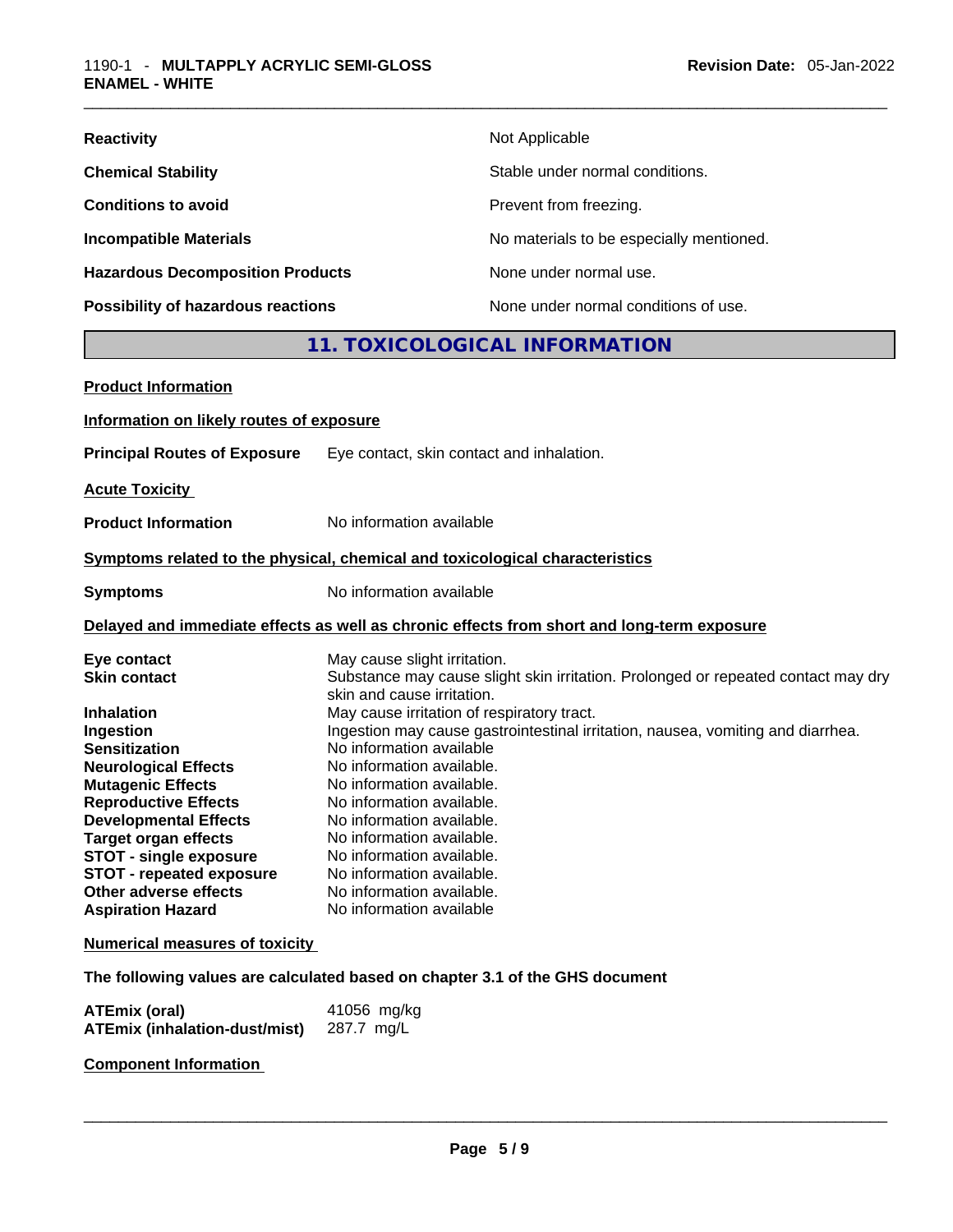| Chemical name                     | Oral LD50             | Dermal LD50                         | <b>Inhalation LC50</b>               |
|-----------------------------------|-----------------------|-------------------------------------|--------------------------------------|
| Titanium dioxide                  | $> 10000$ mg/kg (Rat) |                                     |                                      |
| 13463-67-7                        |                       |                                     |                                      |
| Kaolin                            | $>$ 5000 mg/kg (Rat)  | $>$ 5000 mg/kg (Rat)                |                                      |
| 1332-58-7                         |                       |                                     |                                      |
| Diethylene glycol monoethyl ether | $= 10502$ mg/kg (Rat) | $= 9143$ mg/kg (Rabbit) = 4200      | $> 5240$ mg/m <sup>3</sup> (Rat) 4 h |
| $111 - 90 - 0$                    |                       | $\mu L/kg$ (Rabbit) = 6 mL/kg (Rat) |                                      |
| Propanoic acid, 2-methyl-,        | $=$ 3200 mg/kg (Rat)  | $> 15200$ mg/kg (Rat)               |                                      |
| monoester with                    |                       |                                     |                                      |
| 2,2,4-trimethyl-1,3-pentanediol   |                       |                                     |                                      |
| 25265-77-4                        |                       |                                     |                                      |

#### **Chronic Toxicity**

#### **Carcinogenicity**

*The information below indicates whether each agency has listed any ingredient as a carcinogen:.* 

| <b>Chemical name</b>    | IARC                 | <b>NTP</b> | OSHA   |
|-------------------------|----------------------|------------|--------|
|                         | 2B<br>Possible Human |            | ∟isted |
| ' Titanium J<br>dioxide | Carcinogen           |            |        |

• Although IARC has classified titanium dioxide as possibly carcinogenic to humans (2B), their summary concludes: "No significant exposure to titanium dioxide is thought to occur during the use of products in which titanium dioxide is bound to other materials, such as paint."

#### **Legend**

IARC - International Agency for Research on Cancer NTP - National Toxicity Program OSHA - Occupational Safety & Health Administration

**12. ECOLOGICAL INFORMATION** 

#### **Ecotoxicity Effects**

The environmental impact of this product has not been fully investigated.

#### **Product Information**

#### **Acute Toxicity to Fish**

No information available

#### **Acute Toxicity to Aquatic Invertebrates**

No information available

#### **Acute Toxicity to Aquatic Plants**

No information available

#### **Persistence / Degradability**

No information available.

#### **Bioaccumulation**

There is no data for this product.

# **Mobility in Environmental Media**

No information available. \_\_\_\_\_\_\_\_\_\_\_\_\_\_\_\_\_\_\_\_\_\_\_\_\_\_\_\_\_\_\_\_\_\_\_\_\_\_\_\_\_\_\_\_\_\_\_\_\_\_\_\_\_\_\_\_\_\_\_\_\_\_\_\_\_\_\_\_\_\_\_\_\_\_\_\_\_\_\_\_\_\_\_\_\_\_\_\_\_\_\_\_\_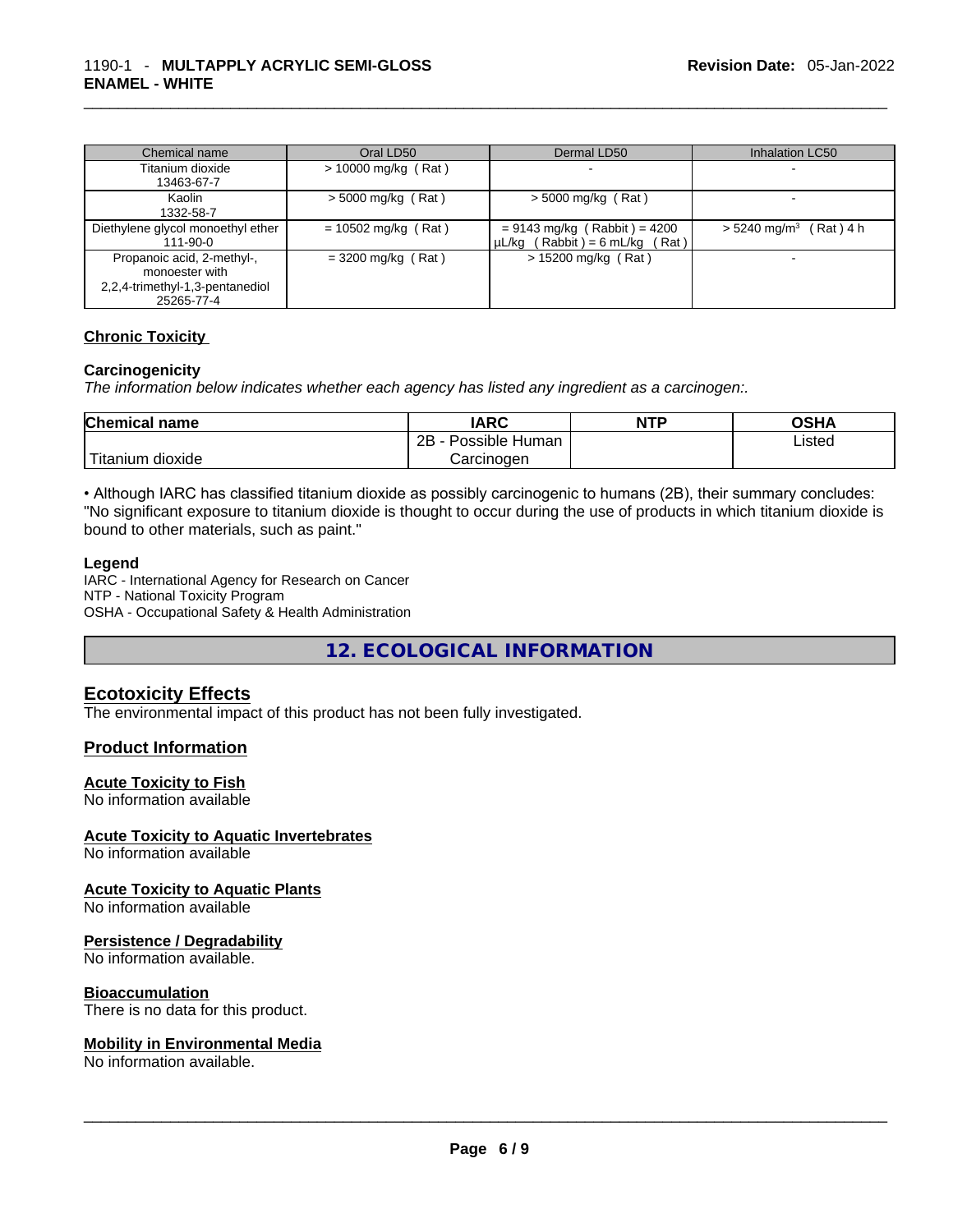**Ozone** No information available

#### **Component Information**

#### **Acute Toxicity to Fish**

Titanium dioxide  $LC50: > 1000$  mg/L (Fathead Minnow - 96 hr.)

#### **Acute Toxicity to Aquatic Invertebrates**

No information available

#### **Acute Toxicity to Aquatic Plants**

No information available

|                                                                                                                                                                     | 13. DISPOSAL CONSIDERATIONS                                                                                                                                                                                               |  |  |
|---------------------------------------------------------------------------------------------------------------------------------------------------------------------|---------------------------------------------------------------------------------------------------------------------------------------------------------------------------------------------------------------------------|--|--|
| <b>Waste Disposal Method</b>                                                                                                                                        | Dispose of in accordance with federal, state, and local regulations. Local<br>requirements may vary, consult your sanitation department or state-designated<br>environmental protection agency for more disposal options. |  |  |
|                                                                                                                                                                     | 14. TRANSPORT INFORMATION                                                                                                                                                                                                 |  |  |
| <b>DOT</b>                                                                                                                                                          | Not regulated                                                                                                                                                                                                             |  |  |
| <b>ICAO/IATA</b>                                                                                                                                                    | Not regulated                                                                                                                                                                                                             |  |  |
| <b>IMDG / IMO</b>                                                                                                                                                   | Not regulated                                                                                                                                                                                                             |  |  |
|                                                                                                                                                                     | <b>15. REGULATORY INFORMATION</b>                                                                                                                                                                                         |  |  |
| <b>International Inventories</b>                                                                                                                                    |                                                                                                                                                                                                                           |  |  |
| <b>TSCA: United States</b><br><b>DSL: Canada</b>                                                                                                                    | Yes - All components are listed or exempt.<br>Yes - All components are listed or exempt.                                                                                                                                  |  |  |
| <b>Federal Regulations</b>                                                                                                                                          |                                                                                                                                                                                                                           |  |  |
| SARA 311/312 hazardous categorization<br>Acute health hazard<br>Chronic Health Hazard<br>Fire hazard<br>Sudden release of pressure hazard<br><b>Reactive Hazard</b> | <b>No</b><br><b>No</b><br>No.<br><b>No</b><br>No                                                                                                                                                                          |  |  |

#### **SARA 313**

Section 313 of Title III of the Superfund Amendments and Reauthorization Act of 1986 (SARA). This product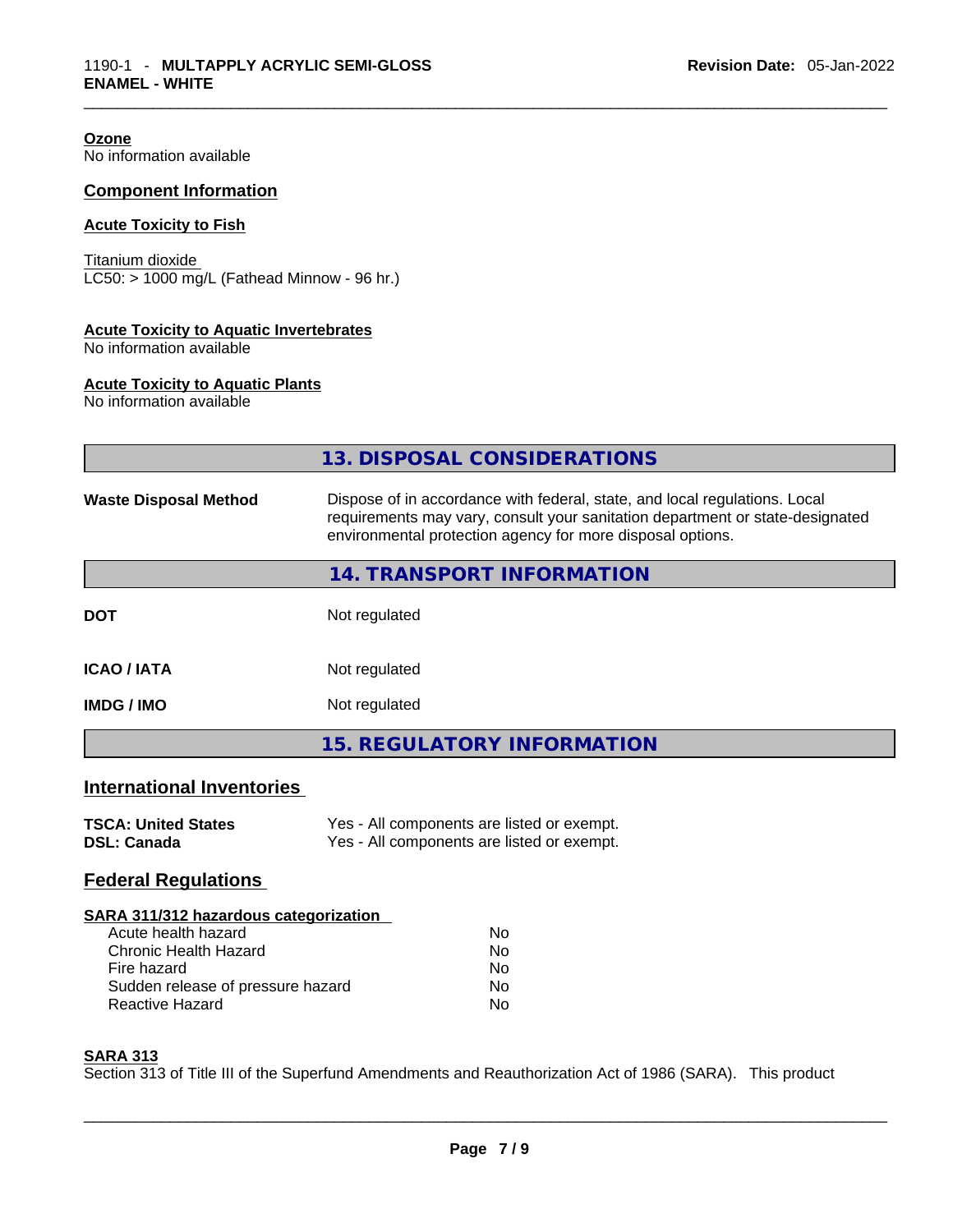contains a chemical or chemicals which are subject to the reporting requirements of the Act and Title 40 of the Code of Federal Regulations, Part 372:

| <b>Chemical name</b>                                                                                                    | <b>CAS No.</b> | Weight-% | <b>CERCLA/SARA 313</b><br>(de minimis concentration) |
|-------------------------------------------------------------------------------------------------------------------------|----------------|----------|------------------------------------------------------|
| Diethylene glycol monoethyl ether                                                                                       | $111 - 90 - 0$ | $1 - 5$  | 1.0                                                  |
| Clean Air Act, Section 112 Hazardous Air Pollutants (HAPs) (see 40 CFR 61)<br>This product contains the following HAPs: |                |          |                                                      |
| <b>Chemical name</b>                                                                                                    | <b>CAS No.</b> | Weight-% | <b>Hazardous Air Pollutant</b><br>(HAP)              |
| Diethylene glycol monoethyl ether                                                                                       | $111 - 90 - 0$ | $1 - 5$  | Listed                                               |
|                                                                                                                         |                |          |                                                      |

### **US State Regulations**

#### **California Proposition 65**

**WARNING:** This product can expose you to chemicals including Titanium dioxide, which are known to the State of California to cause cancer, and Toluene which are known to the State of California to cause birth defects or other reproductive harm. For more information go to www.P65Warnings.ca.gov

#### **State Right-to-Know**

| <b>Chemical name</b>              | <b>Massachusetts</b> | <b>New Jersey</b> | Pennsylvania |
|-----------------------------------|----------------------|-------------------|--------------|
| Titanium dioxide                  |                      |                   |              |
| Kaolin                            |                      |                   |              |
| Diethylene glycol monoethyl ether |                      |                   |              |

#### **Legend**

X - Listed

## **16. OTHER INFORMATION**

**HMIS** - **Health:** 1 **Flammability:** 0 **Reactivity:** 0 **PPE:** -

#### **HMIS Legend**

- 0 Minimal Hazard
- 1 Slight Hazard
- 2 Moderate Hazard
- 3 Serious Hazard
- 4 Severe Hazard
- \* Chronic Hazard

X - Consult your supervisor or S.O.P. for "Special" handling instructions.

Note: The PPE rating has intentionally been left blank. Choose appropriate PPE that will protect employees from the hazards the material will *present under the actual normal conditions of use.*